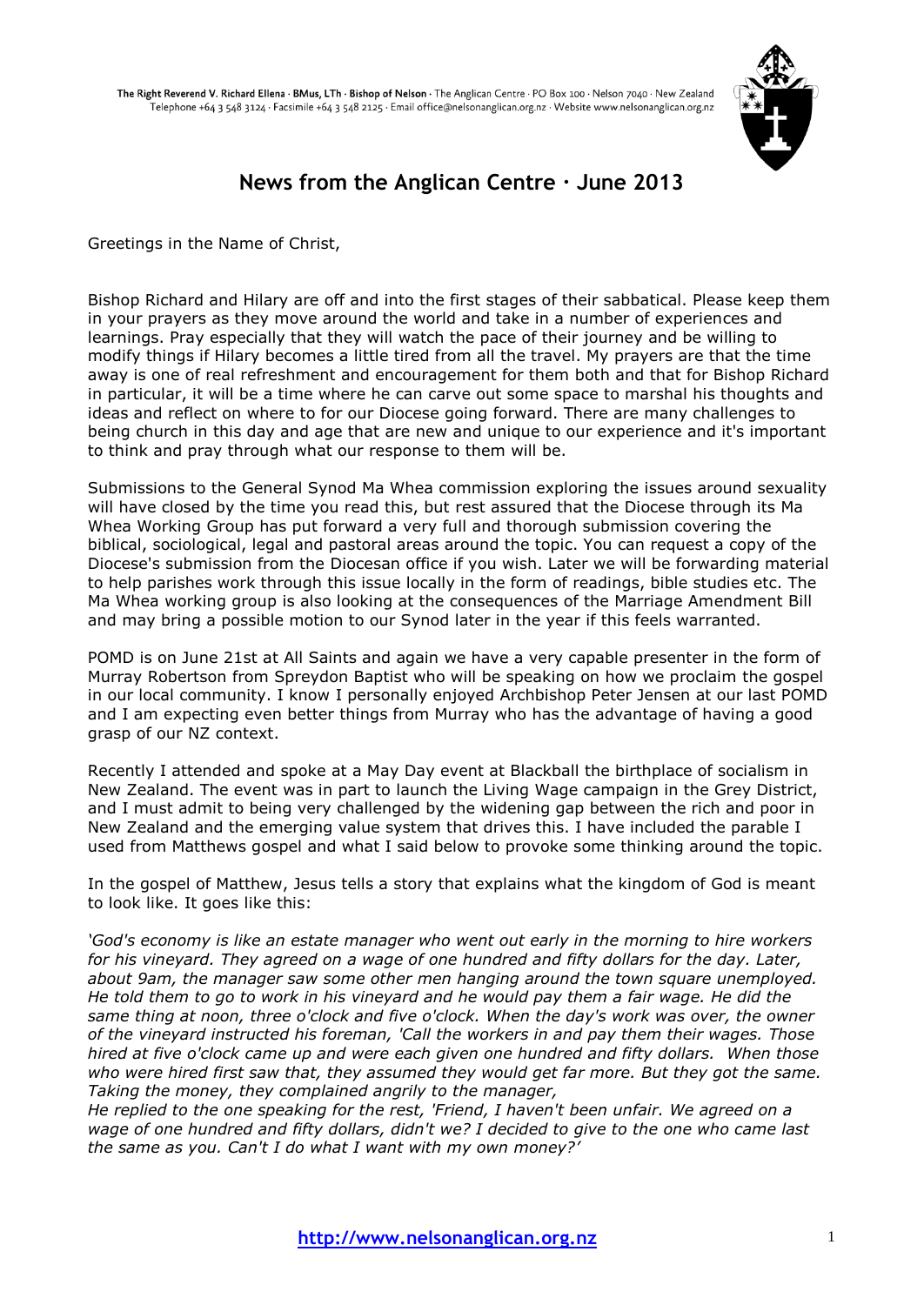The key thing to note from this story is that one hundred and fifty dollars was a living wage for farm workers in the ancient near east. On \$150 they could feed their families, pay their bills and care for their children. If they did not get that daily wage on a regular basis then they would go hungry, face eviction and their children would suffer. There was no social welfare back then, and although the community would look after you to a degree it couldn't sustain that long term, the general principle was you either worked or you starved.

And the estate manager knew this. He knew that each of those labourers waiting in the market square, lined up outside the employment office, so to speak, depended on getting that daily wage in order to live, and that's why he goes back to the market, time and again, to make sure everyone got a job, and that's why at the end of the day because of a sense of social responsibility he pays everyone the same. A living wage.

In this story the estate manager can be described as God and his message to the people listening back then and today is that a fair and just society is one where everyone has the ability to earn enough to feed their families, put a roof over their heads, and to enjoy the good things that life has to offer. It is not one where in NZ from 2004 to 2010 the average chief executive's pay packet jumped by nearly 80 per cent, and where over the same period the average worker's earnings rose just 27 per cent, according to Statistics NZ. It is not a fair and just society where in the US CEO's at large firms earn 325 times what the average worker does up from 30 times in the 1970's. In my mind this growing gap in incomes is both immoral and unjust.

Capitalism is failing and it is not rewarding the average worker who puts in an equal amount of effort and toil to that of his or her CEO, and it is failing not because of the system itself which rewards enterprise, initiative, hard work and creativity but because for capitalism to work it needs to be underpinned by a moral base where the Boards, CEO's and regulatory authorities are asking how can all, workers and managers, benefit in a fair way from their efforts. Instead with the demise and decline of a Christian worldview from our society the value system that increasingly underpins capitalism is one of personal greed, situational ethics and cronyism, to list just a few.

Every one of us has an internal moral compass that guides our actions. And the root of the problem is not a government that seems bent on ratcheting down the minimum wage but rather the value system they're working from that says it's ok to do this in the first place. And as the Christian world view is increasingly pushed out of the picture in our society and replaced by one of secular humanism this is what we will see more and more of.

And the Christian response is not just to become more involved in social action because while that addresses the results of social inequity it doesn't address the root causes of a belief system that produces the values that make social inequity the problem it is in the first place. What we also have to be doing is changing people's values, which requires a change in the underlying beliefs that produce those values in the first place. In other words we're talking about evangelism and conversion. If we want to make New Zealand a more equitable place reflective of kingdom values then we need to be becoming more serious about how we share the gospel in this day and age and so again I would recommend our next POMD with Murray Roberston which will be addressing this very issue.

Yours in His Service

Ven. Tim Mora Vicar General Nelson Diocese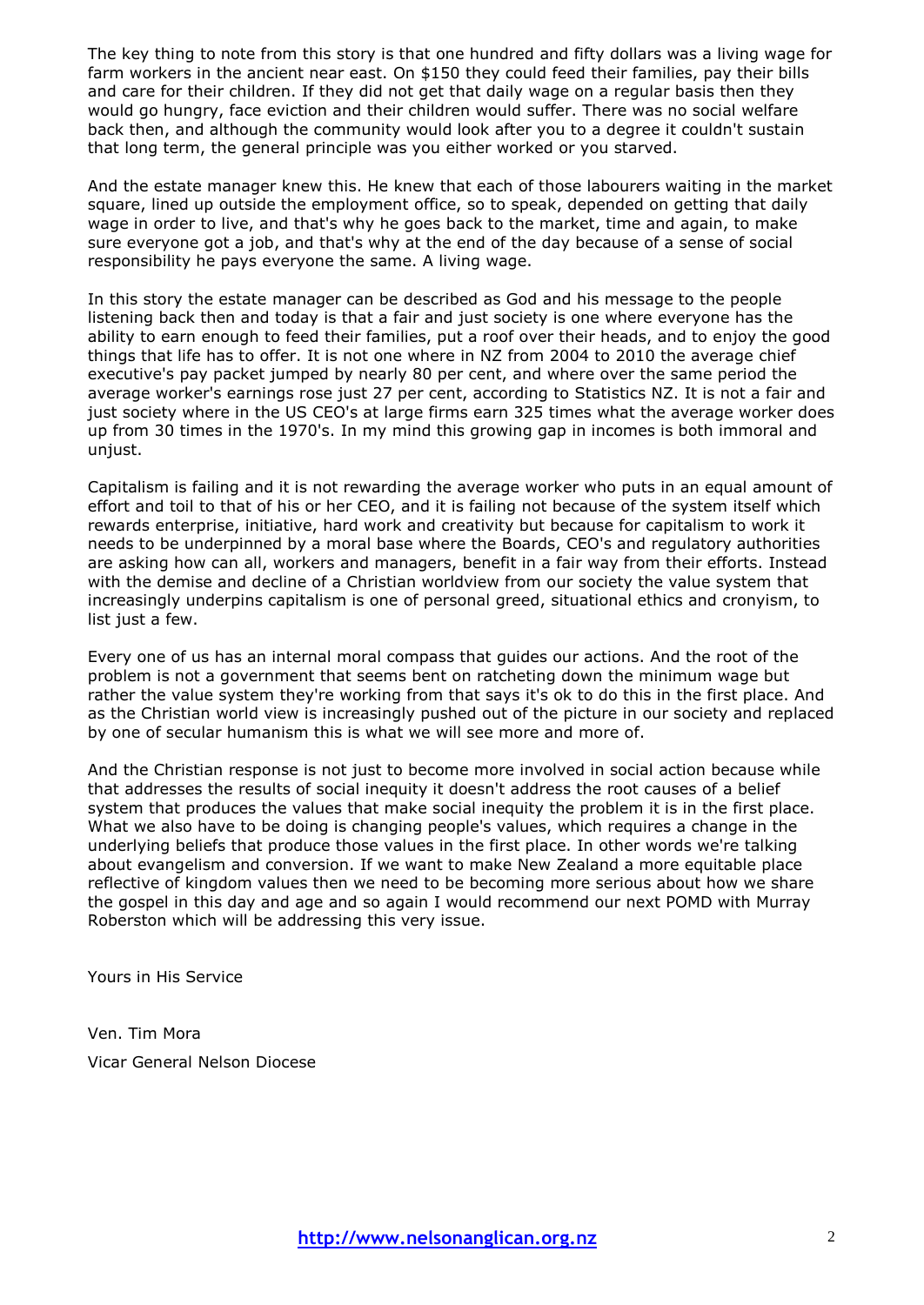## **For your Prayers**

- $\triangleright$  For Bishop Richard and Hilary during their three months sabbatical/study leave.
- $\triangleright$  For the shortlisting and interview process for Victory Parish

# **Events & Notices in our Diocese**

- **EQUIP Ministry Education** Marlborough **Sat June 8** | Nelson/Waimea **Sat June 29.** Unit 8 – Evangelism (Graham O'Brien & David Hollingsworth)
- **▶ Barnabas Fund** 5<sup>th</sup> June at 6.30pm Grace Church, Richmond. Dr Patrick Sookhdeo will give an insight to after effects of the Arab Spring. *The mission of the Barnabas Fund is to support Christians where they are in a minority and suffer discrimination, oppression and persecution as a consequence of their faith.*
- **POMD Friday, 21st June** at All Saints. Guest speaker will be Murray Robertson Topic: Mission and Evangelism – The place of proclamation (How do we proclaim the gospel in our community).
- **CHARGE LEADERSHIP:** JUNE 20 (NELSON) AND JUNE 26 (MARLBOROUGH) This is a night for all our youth leaders to gather together over dinner, to chat all things youth ministry, be resourced, network, share, pray and receive input and support. Senior youth looking to step up in to leadership are welcome as well. For more information contact Luke Shaw email [youth@nelsonanglican.org.nz](mailto:youth@nelsonanglican.org.nz)
- **Caleb Leadership School** In Nelson as an 11-day course based at the Headingly Centre, Richmond - Date: **25th June to 5th July,** cost \$1500. The course entails Monday-Fri 8.30-5pm and a 3-day residential camp over the middle weekend. If you are interested please email Rex Booth - [calebnz@xtra.co.nz](mailto:calebnz@xtra.co.nz) or visit [www.calebnz.org.nz.](http://www.calebnz.org.nz/) See further details under Ministry Education of this Ad Clerum
- **How to Hear God's Voice** Learn 4 keys that will help you hear God speak to you in 2-way prayer. Saturday, 29<sup>th</sup> June 10am-3.30pm at Picton Anglican Church. Cost \$5 (drinks provided). To register interest please contact Kaye Dyer Ph: 03 573 6466 email: [kaye@mightymessage.com](mailto:kaye@mightymessage.com)
- **Diocesan Overseas Mission Council (DOMC)**  advance notice….. Missions festival: Saturday 26 October (Labour weekend) – a Diocesan festival at Brightwater parish from 10am-4pm with Archbishop Philip Richardson as keynote speaker. More details later.
- **Synod 2013** When: 10, 11, 12 October 2013. Where: Picton (Marlborough)

# **Notices outside our Diocese**

- **Rico Tice** –passionate evangelist and author of 'Christianity Explored' will be speaking at Bishopdale Reformed Church, Christchurch **6 th June 2013.** Cost \$10 (lunch provided. RSVP now to reserve your place: [cam.gracey@christianityexplored.org](mailto:cam.gracey@christianityexplored.org)
- **Apartment to rent** Andrew & Debbie Smith have a bach in Rakaia Gorge for rent: single bedroom apartment to rent. Stunning location – sleeps 4 max. Contact: Debbie or Andrew at [ajsinz211@gmail.com](mailto:ajsinz211@gmail.com) for details - mates rates!
- **St Mary's Diocesan School, Stratford** Centennial Celebrations 14-16 February 2014. Organisers would like to advise former members of the school who may be interested in these celebrations. Please contact: [oldgirls@stmarysstratford.school.nz](mailto:oldgirls@stmarysstratford.school.nz)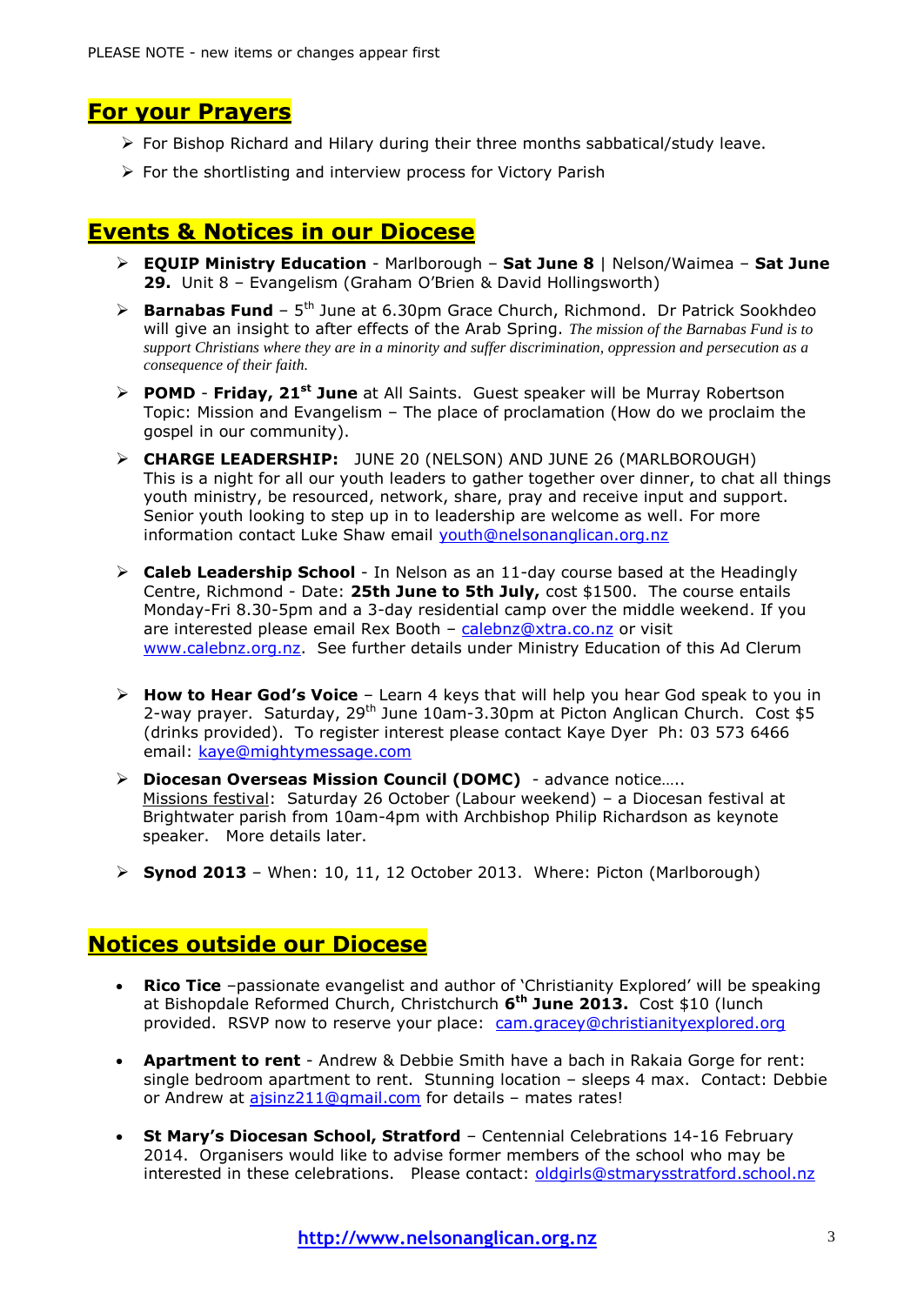- **Vaughan Park Scholarships 2014** applications close on 5 September 2013. For full information including criteria and Application and Conditions of Grant, please contact 09 473 2600 or email [director@vaughanpark.org.nz](mailto:director@vaughanpark.org.nz) or submit a Scholarship Enquiry or a Scholars and Writers Opportunity Enquiry using the form on [www.vaughanpark.org.nz](http://www.vaughanpark.org.nz/) Scholarships.
- **Gospel Bicentenary 2014 (25 December 1814-2014**) The 2014 gospel bicentenary provides an opportunity to review our past; to commemorate people and events that helped shape our churches and country; and to look forward to building on the strengths of what has gone before. More information on [www.gospel2014.org](http://www.gospel2014.org/)
- **For upcoming retreats at Vaughan Park,** visit their website [www.vaughanpark.org.nz](http://www.vaughanpark.org.nz/)

# **Ministry Education**

#### **TRAINING EVENTS**

### **CLINICAL PASTORAL EDUCATION (CPE)**

I am pleased to announce that Rev Kath Maclean (CCDHB) and Rev Ros Sims (parish priest) have agreed to jointly run CPE at BTC this year. The start date is July 11 and 12; finishing on November 7 and 8 (the other dates are being worked on to avoid some clashes). The cost for CPE is \$2,000pp - \$1000 of which is subsidized by Diocesan ministry education funding.

If you are interested please email me for enrolment information.

### **CALEB LEADERSHIP SCHOOL**

Rex Booth is bringing the Caleb Leadership School to Nelson as an 11 day course based at the Headingly Centre, Richmond - Date: 25th June to 5th July, cost \$1500. The course entails Monday-Fri 8.30-5pm and a 3-day residential camp over the middle weekend. Costs include accommodation and food for the weekend camp. If you are interested please email Rex Booth – [calebnz@xtra.co.nz](mailto:calebnz@xtra.co.nz) or visit [www.calebnz.org.nz](http://www.calebnz.org.nz/). Also contact me about possible funding.

#### **COMMUNICATIONS BOOTCAMP** – Rob Harley

October 3-5 (Thr, Fri, Sat) based at Bishopdale Theological College. The cost is \$495pp+GST but I would hope to be able to subsidise some of this. There is a min. number of 12 and max. of 16 places so be in quick. Registration details on the BTC website http://www.bishopdale.ac.nz/news.htm.

#### **EQUIP MINISTRY EDUCATION**

Please advertise these dates in your parishes.

**UNIT 8:** Evangelism (Graham O'Brien and David Hollingsworth) Marlborough – **June 8** Nelson/Waimea – **June 29 - Note new date** Mawhera – **Aug 17** (Greymouth) - **Note new date**

# **POMD – THINKING MISSIONALLY:**

## **Friday June 21**,

#### **Thinking Missionally: Mission and Evangelism**, with **Murray Robertson**.

All Saints – 30 Vanguard St, **10am** start (coffee from 9.30; later start due to flight). Please remember that these sessions are compulsory for all stipendiary clergy, and optional for all non-stipendiary clergy, parish staff, lay leaders.

**Please note** that in previous years POMD travel has come out of ministry education funding. Because all stipendiary clergy are required to attend in 2013, travel won't be covered by ministry education (but can be covered by normal clergy travel allowance).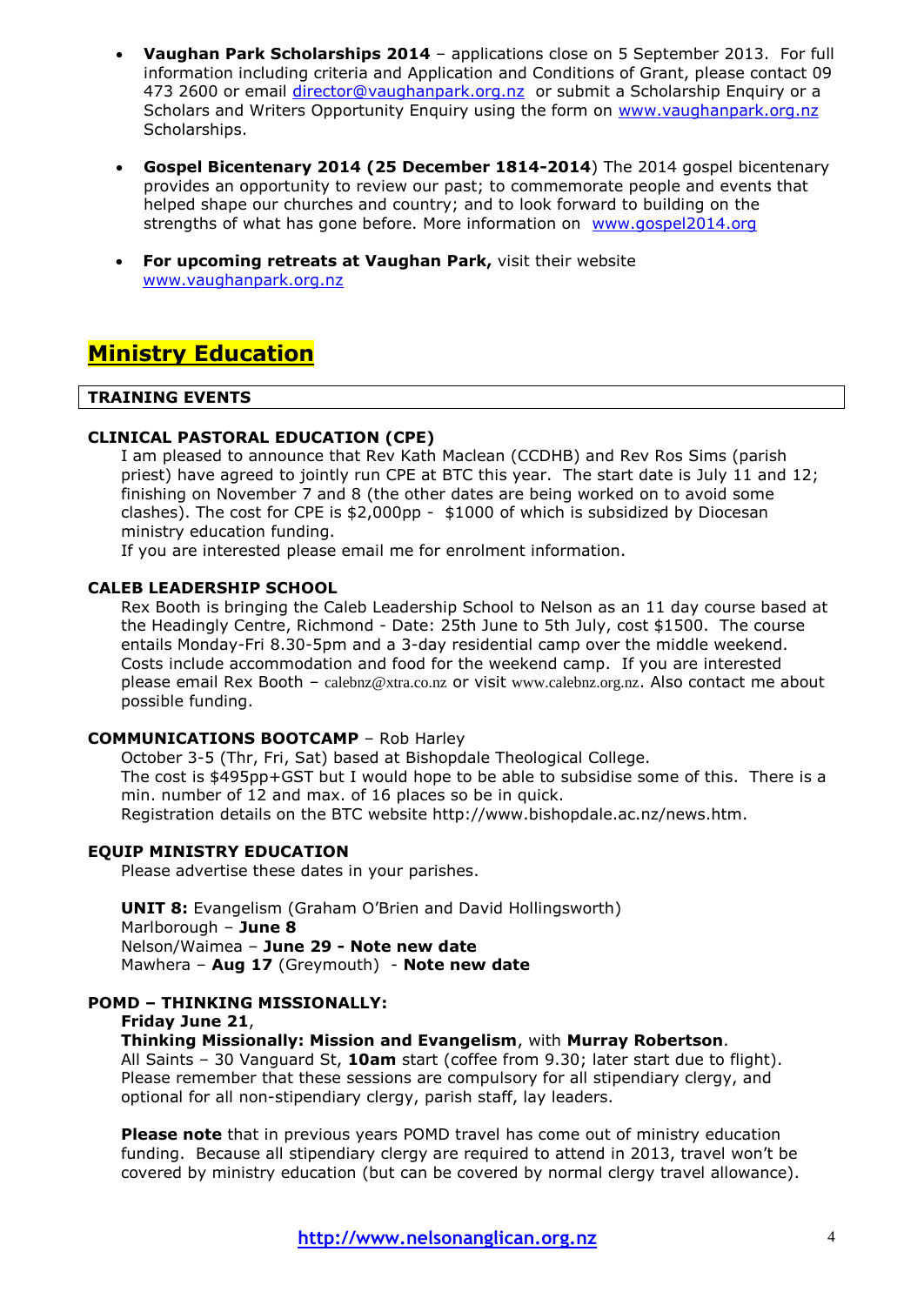## **MINISTRY APPRENTICESHIP SCHEME (MAS)**

There are some people who are looking at ordination discernment and are actively involved in Parish ministry, as well as studying through BTC. For these students, the MAS would provide a framework for study and ministry discernment. If they are studying fulltime and engaged in 10hrs a week ministry, I can offer \$6,000 from the Ministry Education programme (Project 6 –Leadership Development) and suggest the parish contribute up to \$2-4,000 making a total grant of up to \$10,000 (rather than up to \$18,000 in the "full" MAS proposal).

Remember the MAS is available for any area of ministry. If your parish is considering the Ministry Apprenticeship Scheme in 2013, please contact me (graham.obrien@bishopdale.ac.nz).

There are a number of paid ministry apprenticeship positions available – so if you know of anyone who may be interested please let me know.

## **NZ VISIT OF RICO TICE** (All Souls, Langham Place)

A passionate evangelist, Rico is the author and presenter of "Christianity Explored", a great resource used by God all over the show to communicate the gospel of Jesus to a blind world. Rico is speaking in Christchurch on **June 6**, Bishopdale Reformed Church, 9am-3pm, cost \$10 (lunch provided). To reserve a place please email [cam.gracey@christianityexplored.org.](file:///C:/Users/AnitaJ/AppData/Local/Microsoft/Windows/Temporary%20Internet%20Files/Content.Outlook/CRP7HJHG/cam.gracey@christianityexplored.org)

### **RESOURCES**

If you know of any good small group resources please let me know so we can update our supply. **EQUIP** DVDs are also available at Holy Trinity, Greymouth and St Christopher's, Blenheim for loan.

| <b>NAME</b>             | TYPE         | <b>LOCATION</b>              |
|-------------------------|--------------|------------------------------|
| <b>Essential Jesus</b>  | DVD and Book | Anglican Centre              |
| E100                    | DVD and Book | Anglican Centre              |
| Six Steps to            | DVD and Book | Anglican Centre              |
| Encouragement           |              |                              |
| Six Steps to Talking    | DVD and Book | Anglican Centre              |
| about Jesus             |              |                              |
| Old Testament Template  | DVD and Book | Anglican Centre              |
| (Landa Cope)            |              |                              |
| Mission of God's People | <b>Book</b>  | Anglican Centre and          |
| (Christopher Wright)    |              | <b>Bishop Sutton Library</b> |
| Following Jesus the     | <b>Book</b>  | Anglican Centre and          |
| servant King (Jonathan  |              | <b>Bishop Sutton Library</b> |
| Lunde)                  |              |                              |

## **Online: via BTC/ Diocesan websites "Resources" sections.**

BTC has now established a platform to make video presentations available at [www.bishopdale.ac.nz/resources.](http://www.bishopdale.ac.nz/resources) Presentations available also include:

- Bp Graham Cray Fresh Mission Conference, Christchurch, 2010
- Rev Dr David Peterson –William Orange Memorial Lecture 2010
- Rev's Tim Mora, Marge Tefft, Robin Kingston Ministry in life's Crises Pike River Disaster, 2011.
- Michael Harvey Unlocking the Growth PDF of powerpoint.
- School of Preaching 2011 with Paul Windsor PDF's also available.
- School of Theology 2011 All presentations and public lecture.
- Rob Harley School of Preaching 2012
- School of Theology 2012. All sessions on DVD (Anglican Centre and Bp Sutton Library) and online.
- Rev Dr Christopher Wright powerpoint and video (recorded at Laidlaw College)

God Bless, Graham [graham.obrien@bishopdale.ac.nz](mailto:graham.obrien@bishopdale.ac.nz)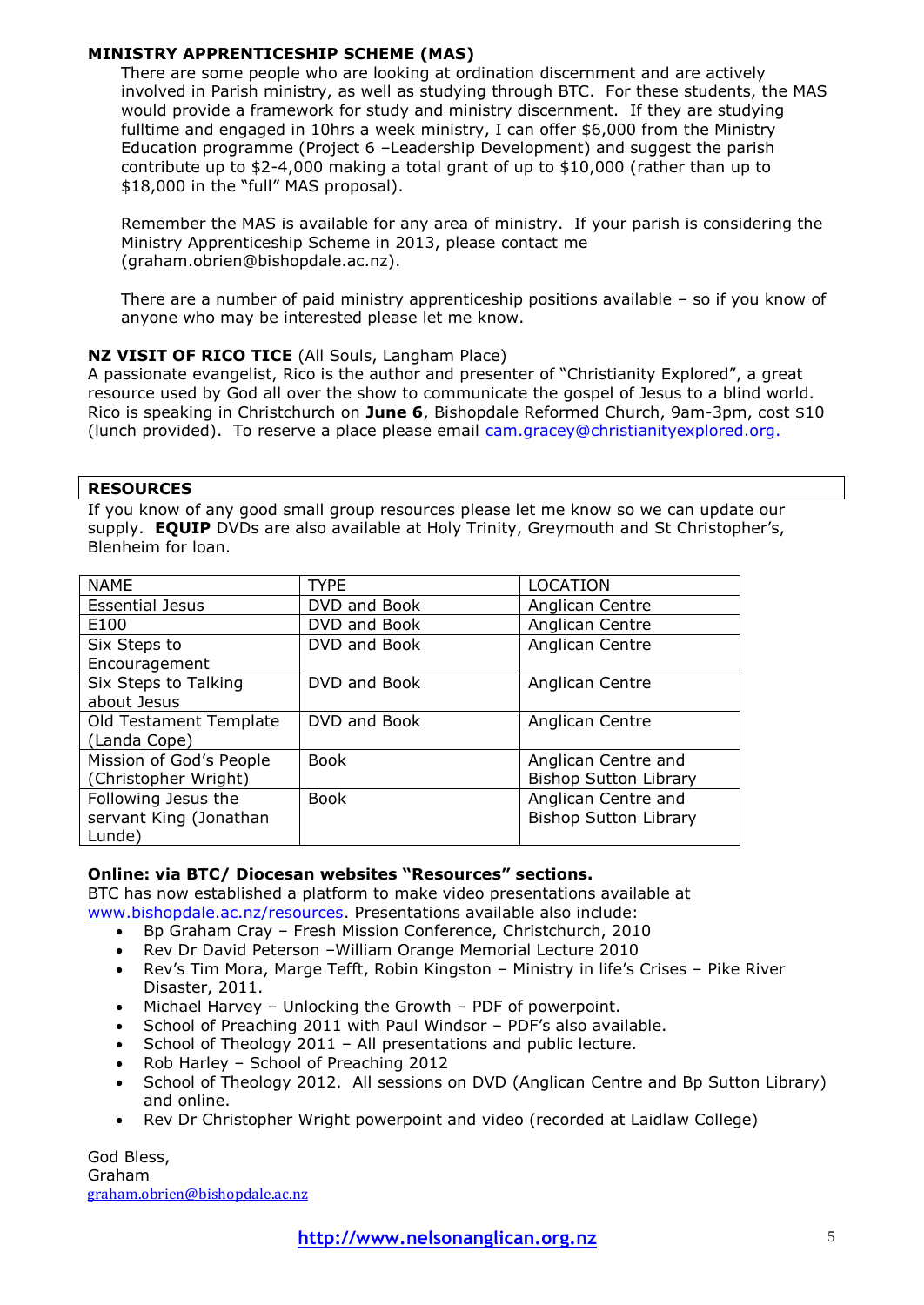# **Bishop's Advisor for the Care of Older People**

June 2013 is the Diamond Jubilee of the Queen's coronation and in some places (especially the UK) celebrations are being held. As we know The Queen is also Head of State for New Zealand and so we ought to note that even though she is an octogenarian she continues to fulfil the commitment she made all those years ago.

As I travel around the diocese and the country I see similar commitments being demonstrated by many older people. "A promise is a promise, after all," one person said to me. Compare that to the fragility of our contemporary society where people seem frightened to make commitments or promises and are continually guarding their own backs.

I hope that younger generations can learn about the value of commitment, inspired by older people they may know.

As I am getting around the parishes and meeting with those actually involved in older persons' ministry, I am mightily impressed by the commitment and dedication that is so evident. If you have a function or a meeting for older persons on your patch please do let me know so that I can come and share with you.

**June 15th is World Elder Abuse Day.** Abuse of older persons is on the increase and is a terrible indictment against our society. Please ask your congregations to be aware of the older people living near to them and to demonstrate Christian neighbourliness and care especially if these seniors are vulnerable.

Also in these colder months, put your congregation on alert to ensure older neighbours aren't suffering in anyway. This would be a very Christ like thing to do.

Charles Tyrrell

The Very Reverend Charles Tyrrell QSO Bishop's Advisor for the Care of Older People

# **Social Services Enabler**

Dear folks – very many thanks to all of you (or your 'on the ground ministry' people) who completed the accountability forms for ACCT. There was robust discussion at the meeting last week and some feedback will be forthcoming. Some folks reflected that it was a useful exercise to complete from their own perspective also.

Just a reminder that due dates for grants are coming up: 1 July for Nelson/Richmond folks involved with community projects 1 August for any Older Persons' Ministry Fund projects (please contact Charles Tyrrell if you need help with these).

Please get in touch with me for any ideas/queries you may have. Blessings

God bless Gerrie Mead Social Services Enabler Ph 03 5483124 Mob 021 2771504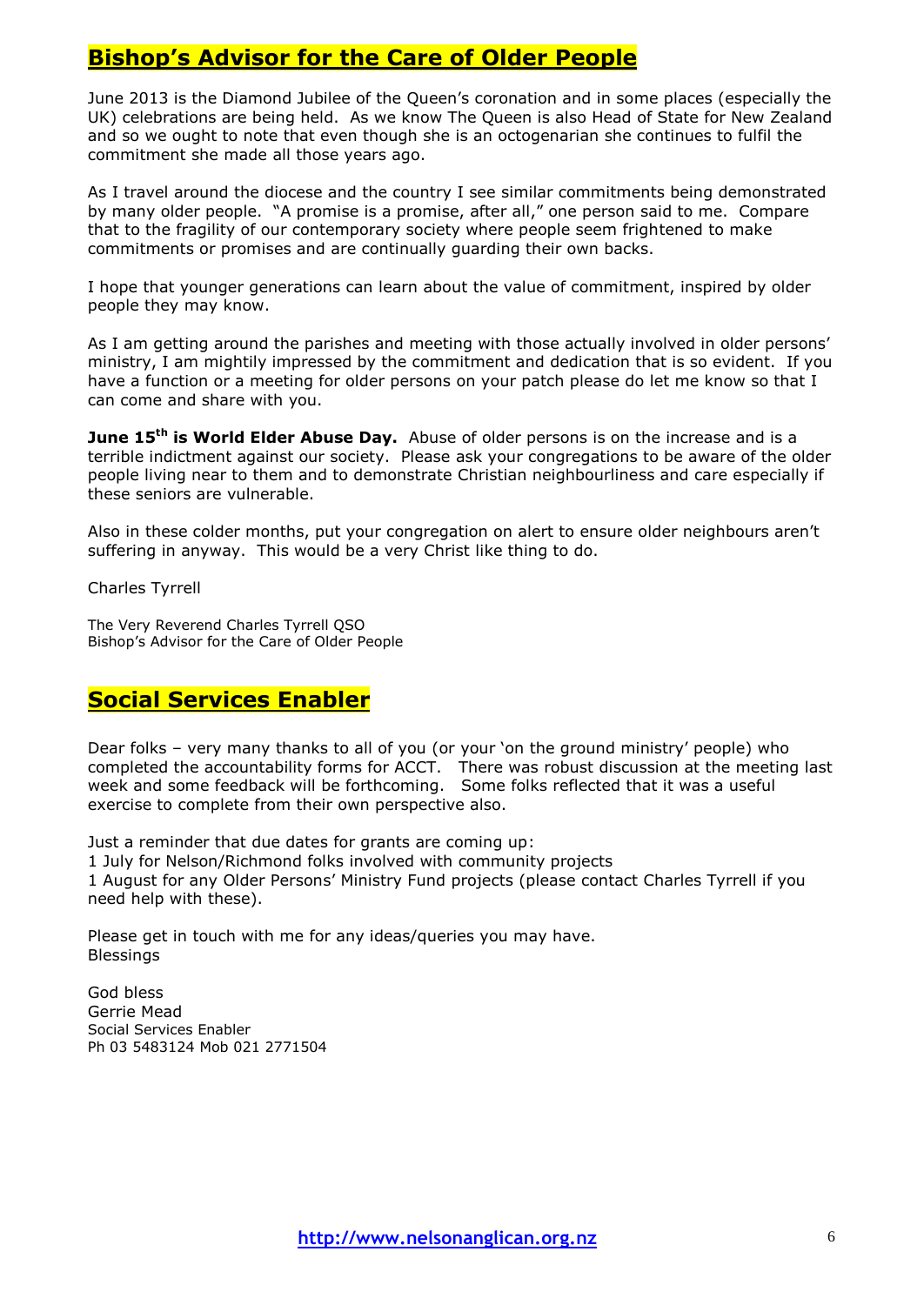# **Children and Family News**



### **CFM is now on face book "CFM Nelson"**

**Become** a friend and get up to date notices, news, photos, ideas etc.

**Side-By-Side** has begun well in Nelson, with a great group of people from a range of churches. Unfortunately though, although we ran day 1 in Blenheim, a number of people never eventuated so we decided that for the following two training days we'll only run it in Nelson.

**Child-safe** Thanks to the clergy who completed & returned the quick survey at POMD on safety of your children, youth & vulnerable adults. Luke, Gerrie and I are now planning the best way forward, along with assistance from Julie Hintz (STRANZ) … more details to come.

#### **New in the CFM library…**



### **10 Best Bible Stories ever.**

Struggling to find Bible stories that appeal to 8-10 year olds (especially boys)? In the style of the Horrible History series, this is just for them!

tories Ten Old Testament stories, that are engaging, funny and written to read.



#### **Day by Day, Kid's Bible.**

Written by Karen Henley, who wrote the Beginners Bible, this is a great start for kids' devotional reading. Genesis—Revelation broken into 365 short readings, written for 7-10 year olds to discover the wonder of the Bible.



### **Our new office-mate…**

Did you know that the Bible mentions the word DONKEY 147 times? So, now you can bring those stories to life by borrowing Shrek's pal Donkey … at about 1m high x 1m long he's a great addition to any all-age service!

Jude Benton (Rev) Nelson Diocese Children and Families Ministry Enabler Cell:021 884 931; Office: 03 548 3124 [cfm@nelsonanglican.org.nz](mailto:cfm@nelsonanglican.org.nz)

# **Youth Coordinator's News**

#### **CHARGE LEADERSHIP: JUNE 20 (NELSON) AND JUNE 26 (MARLBOROUGH**)

This is a night for all our youth leaders to gather together over dinner, to chat all things youth ministry, be resourced, network, share, pray and receive input and support. Senior youth looking to step up in to leadership are welcome as well. Nelson and Waimea meet every third Thursday of the month, Marlborough every second Thursday.

*'Raising up the next generation with a passion for Christ'* Luke Shaw: Youth Coordinator [youth@nelsonanglican.org.nz](mailto:youth@nelsonanglican.org.nz) **[www.youth.nelsonanglican.org.nz](http://www.youth.nelsonanglican.org.nz/)**